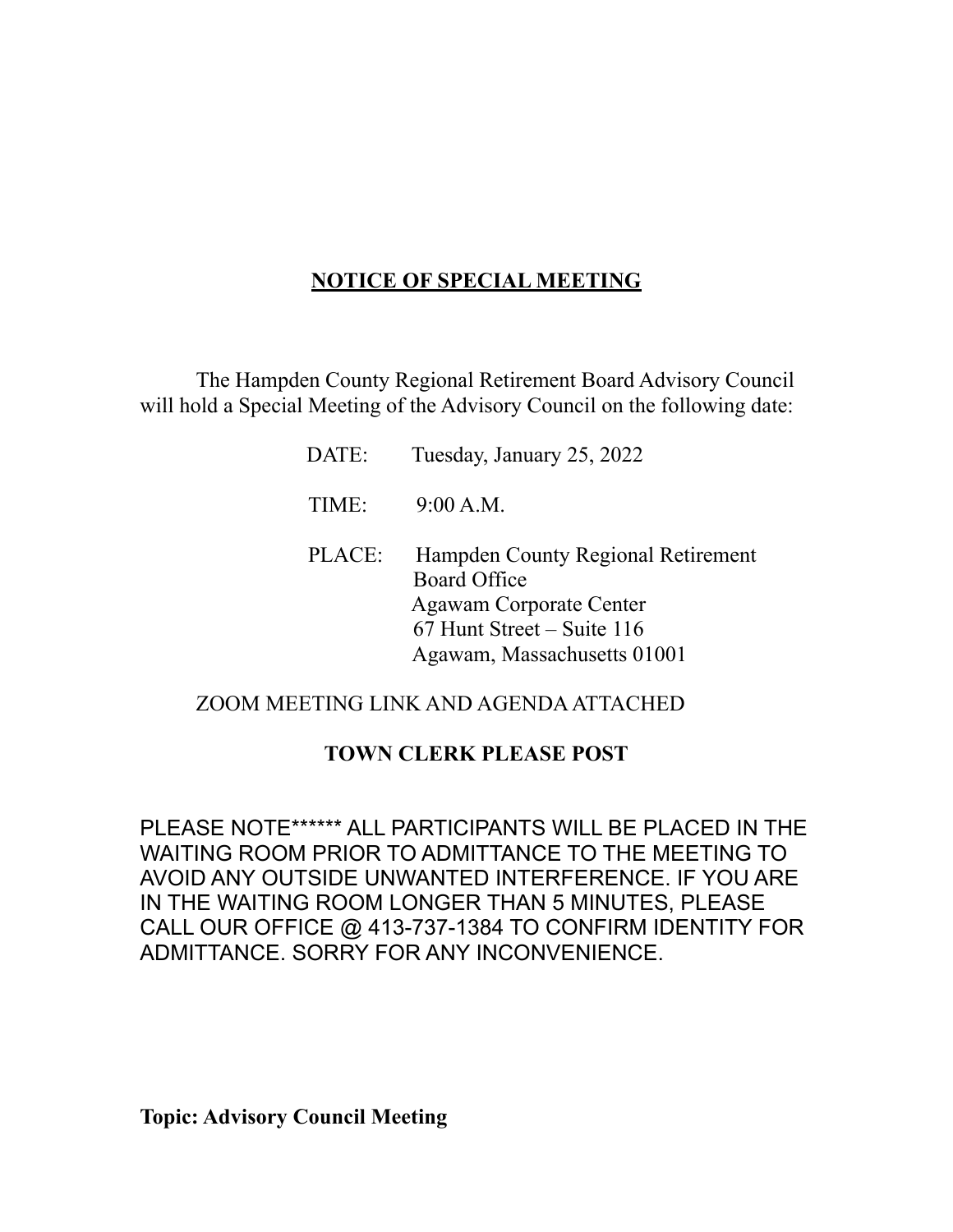### **Time: Jan 25, 2022 09:00 AM Eastern Time (US and Canada)**

Join Zoom Meeting https://us06web.zoom.us/j/84202817013? pwd=R0d3c1o4KzF6alRibVMxVi9YaXVUUT09

Meeting ID: 842 0281 7013

Passcode: 564667

One tap mobile

+13017158592,,84202817013#,,,,\*564667# US (Washington DC)

+13126266799,,84202817013#,,,,\*564667# US (Chicago)

Dial by your location

- +1 301 715 8592 US (Washington DC)
- +1 312 626 6799 US (Chicago)
- +1 929 205 6099 US (New York)
- +1 253 215 8782 US (Tacoma)
- +1 346 248 7799 US (Houston)
- +1 669 900 6833 US (San Jose)

Meeting ID: 842 0281 7013

Passcode: 564667

Find your local number:<https://us06web.zoom.us/u/kcGYCfCNSV>